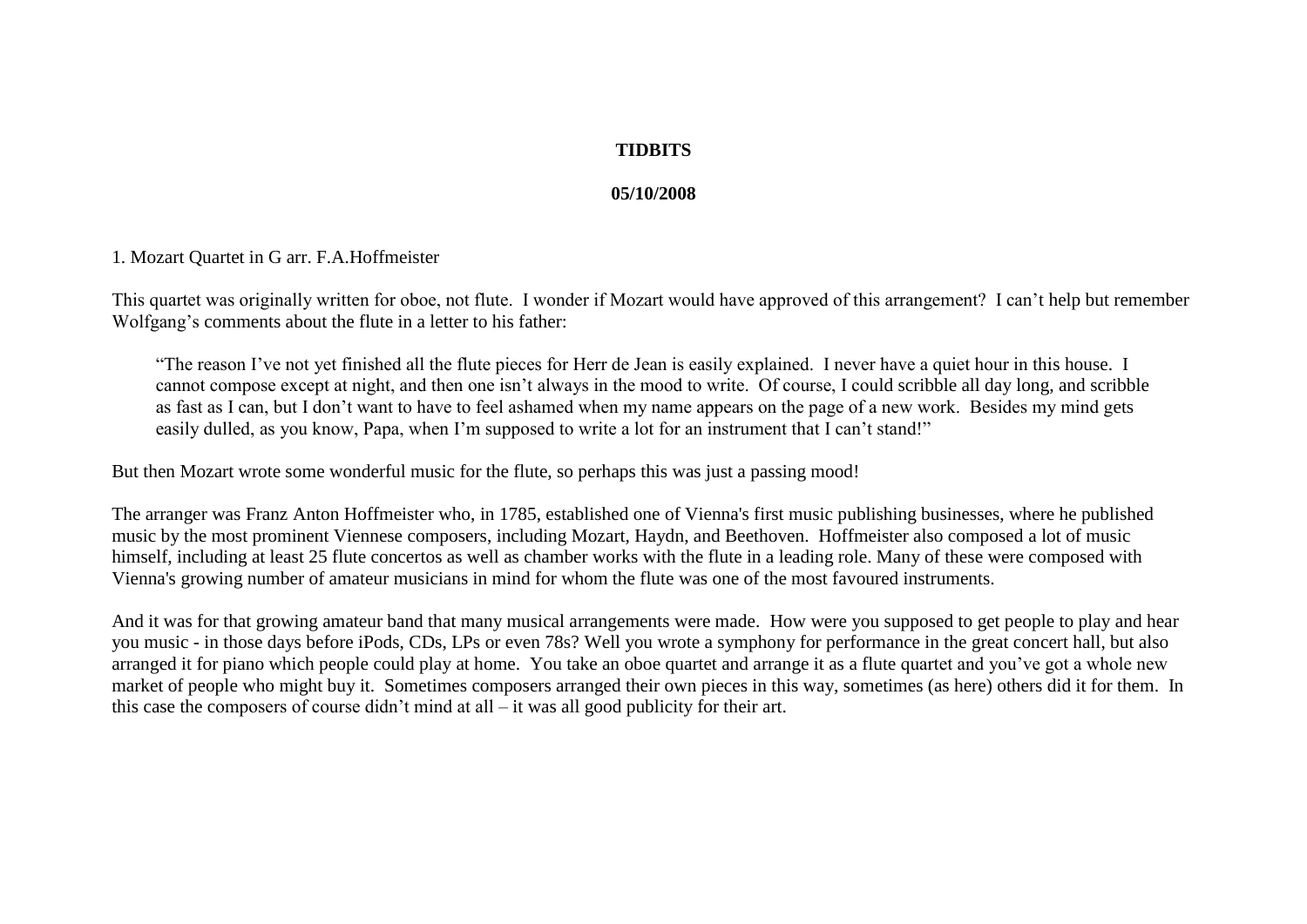2. Beethoven Songs pt 1

Bonny Laddie, Highland Laddie (F) O Cruel was my Father (F)

In Scotland during the 16<sup>th</sup>, 17<sup>th</sup> and 18<sup>th</sup> centuries songs had been written down and passed on in collections. But this was not a process of trying to create a "folksong museum" by writing down orally transmitted songs so as to preserve them intact (as was the fashion in Germany). This was rather a living and collaborative tradition where new words were written to old melodies, and new melodies to old words, even new melodies to new words! The best became popular and survived (or did they survive just because they were popular?), others fell by the wayside.

Into this tradition came Beethoven who, between 1803 and 1820, was commissioned by George Thomson in Edinburgh to make arrangements of Scottish national songs. This certainly wasn't a one-off thing for Beethoven, whose complete output of song arrangements includes roughly 65 Irish songs, 48 Scottish, and 26 Welsh, besides a host from other European countries. Mind you, this is minor league stuff compared to Haydn who arranged nearly 400 Scottish songs alone ...

Anyhow, the collection of 25 songs that Beethoven arranged, including the 4 we are performing tonight, was a financial disaster for Thomson.

Why didn't they sell? Were they too technically difficult? They were, after all, intended by Thomson for the mainly amateur musicians' market. Or perhaps it was the fact that Beethoven's arrangements were considered too prescriptive. He wrote out introductions and endings to many of the songs (sometimes quite lengthy) and left no room for the spontaneity and improvisation usually associated with pieces of this kind. In addition, the fashion of new reworkings of songs as I described previously was coming to an end, and changing to a desire for simple, bare, and old melodies.

Certainly one problem for Beethoven was that Thomson repeatedly refused to give him any words for the songs, so Beethoven made the arrangements purely from the melodies supplied.

Despite all of this, these are delightful arrangements of delightful songs, all too infrequently heard in the concert hall (or in the sitting room!).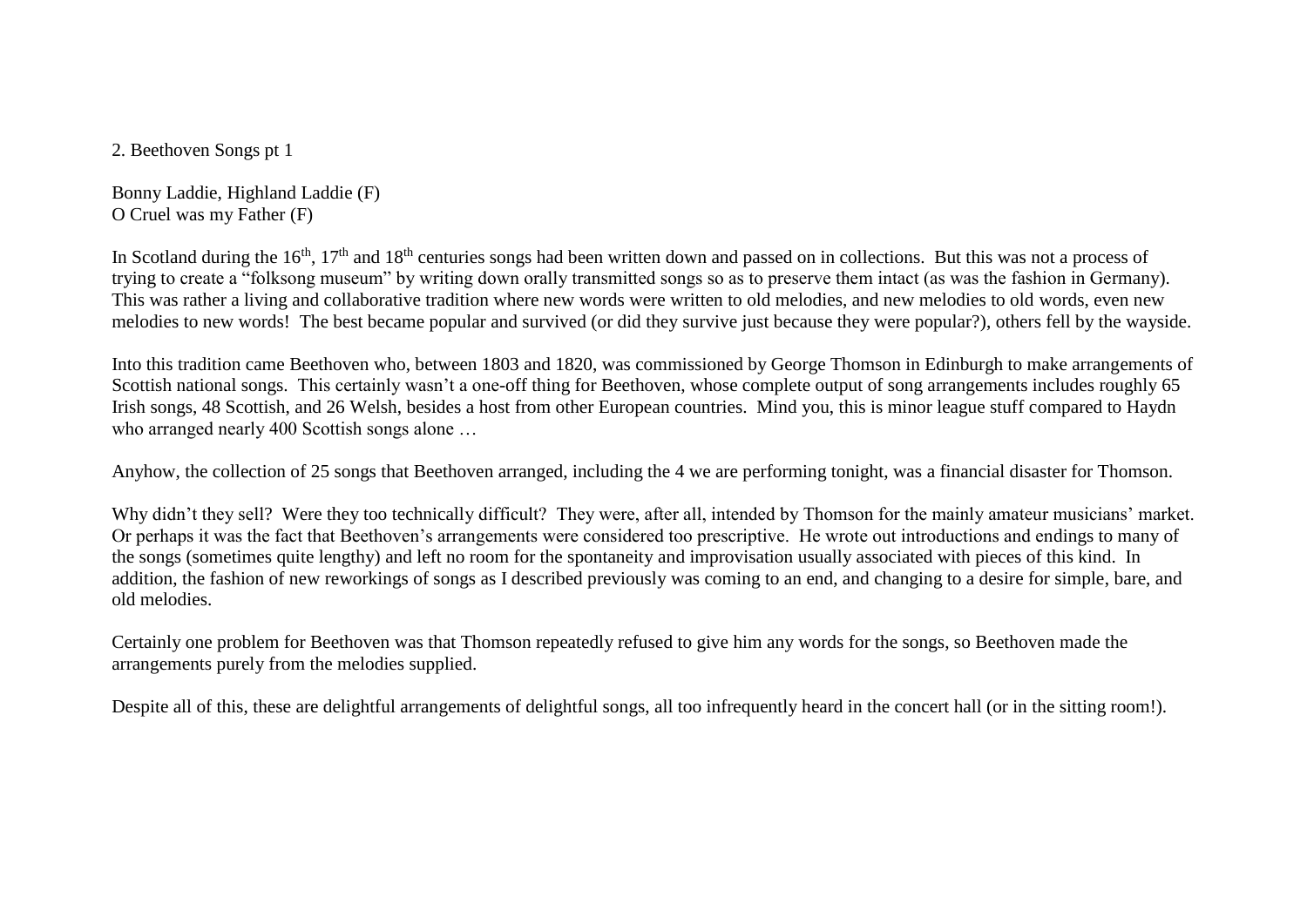3. Mozart K 594 (Adagio & Allegro)

### **INTERVAL**

# THE INSTRUMENTS

At the time this music was written these instruments were somewhat different from what we are used to today. The flute, for example, was a wooden instrument, with a fingering system mainly based on that of the recorder (covering holes with your fingers) rather than the complex system of keys, rods and pads developed a couple of generations later by Theobald Boehm. The principal differences for the violin family were the different shape and weight distribution of the bow, and the use of gut strings (which continued however well into the 20<sup>th</sup> century). The instruments are not as loud as their modern counterparts, not always as capable of producing a long smooth sound, and are often not so reliable, yet their tone and articulative abilities are, I believe, quite special.

4. Mozart K616 (Andante)

5. Beethoven Quartet Op.18 No.1 in F

Beethoven wrote his first string quartets in 1799-1800, at a time when he was suffering for the first time from deteriorating hearing. In a letter from 1800 he wrote:

"My hearing has become steadily weaker these last three years. This disability is supposed to have been originally caused by the condition of my stomach, which, as you know, has always been wretched but has become worse here. I suffer continually from diarrhoea and consequently am extraordinarily debilitated. A medical ass advised cold baths for my condition. A more intelligent doctor ordered the customary lukewarm bath in the Danube. That worked miracles – my stomach improved, although my hearing problem remained, or worsened. This last winter I was truly miserable. I had really dreadful attacks of colic and deteriorated again to my previous state. And thus remained until about four weeks ago, when I went to see Dr.Vering. Now I feel stronger and better, except my ears which buzz and ring day and night. I spend my life miserably, I must confess; for almost two years I have avoided all company, because I cannot say to people: I am deaf. In my profession this is a dreadful position. In the theatre I have to get very close to the orchestra to understand the performers, and from a distance I do not hear the high notes of the instruments and the